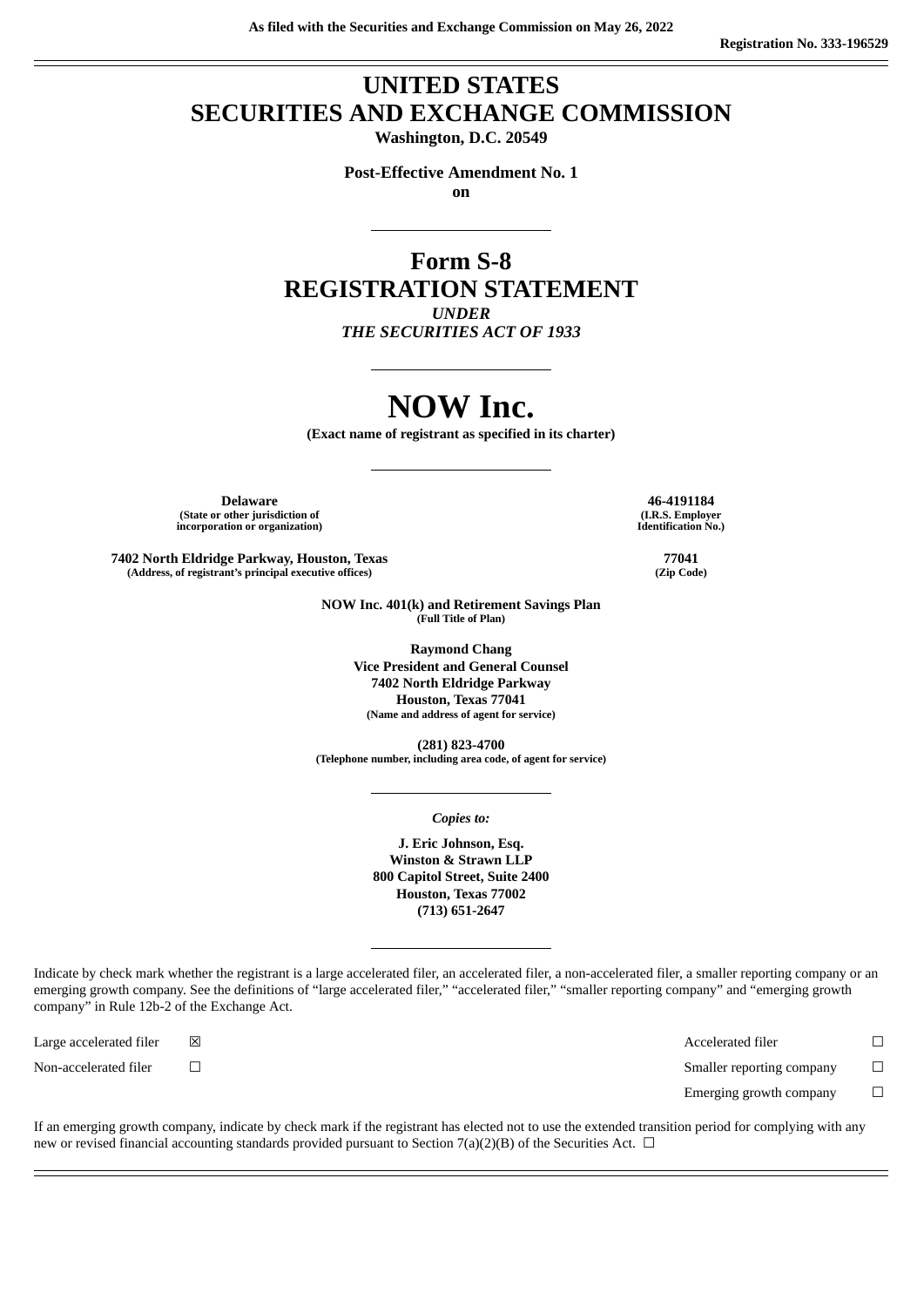#### **DEREGISTRATION OF SECURITIES**

NOW Inc. (the "Registrant") is filing this Post-Effective Amendment No. 1 to the Registration Statement on Form S-8 to deregister certain shares of the Registrant's common stock, par value \$0.01 per share (the "Common Stock"), and plan interests pursuant to the NOW Inc. 401(k) and Retirement Savings Plan (the "Savings Plan") that were previously registered by the Registrant pursuant to its Registration Statement on [Form](http://www.sec.gov/Archives/edgar/data/1599617/000119312514226873/d736332ds8.htm) S-8 (File No. 333-196529) initially filed with the Securities and Exchange Commission on June 5, 2014.

As of July 24, 2020, the Registrant froze the Registrant's stock fund under the Savings Plan. Accordingly, the Registrant is no longer issuing securities under the Savings Plan and no further investments in the Registrant's securities may be made under the Savings Plan. Pursuant to the undertaking contained in the Registration Statement to remove from registration, by means of a post-effective amendment, any of the securities registered that remain unissued at the termination of the offering, the Registrant is filing this post-effective amendment to the Registration Statement to deregister, and does hereby remove from registration, any shares of Common Stock and any plan interests in the Savings Plan registered but that remain unissued under the Registration Statement as of the date hereof. Although the Common Stock and related plan interests under the Savings Plan are being deregistered, this Post-Effective Amendment No. 1 shall not serve to reduce the number of shares of Common Stock registered under the Form S-8 or the number of shares of Common Stock subject to issuance pursuant to the Form S-8 under the other plan that was listed therein.